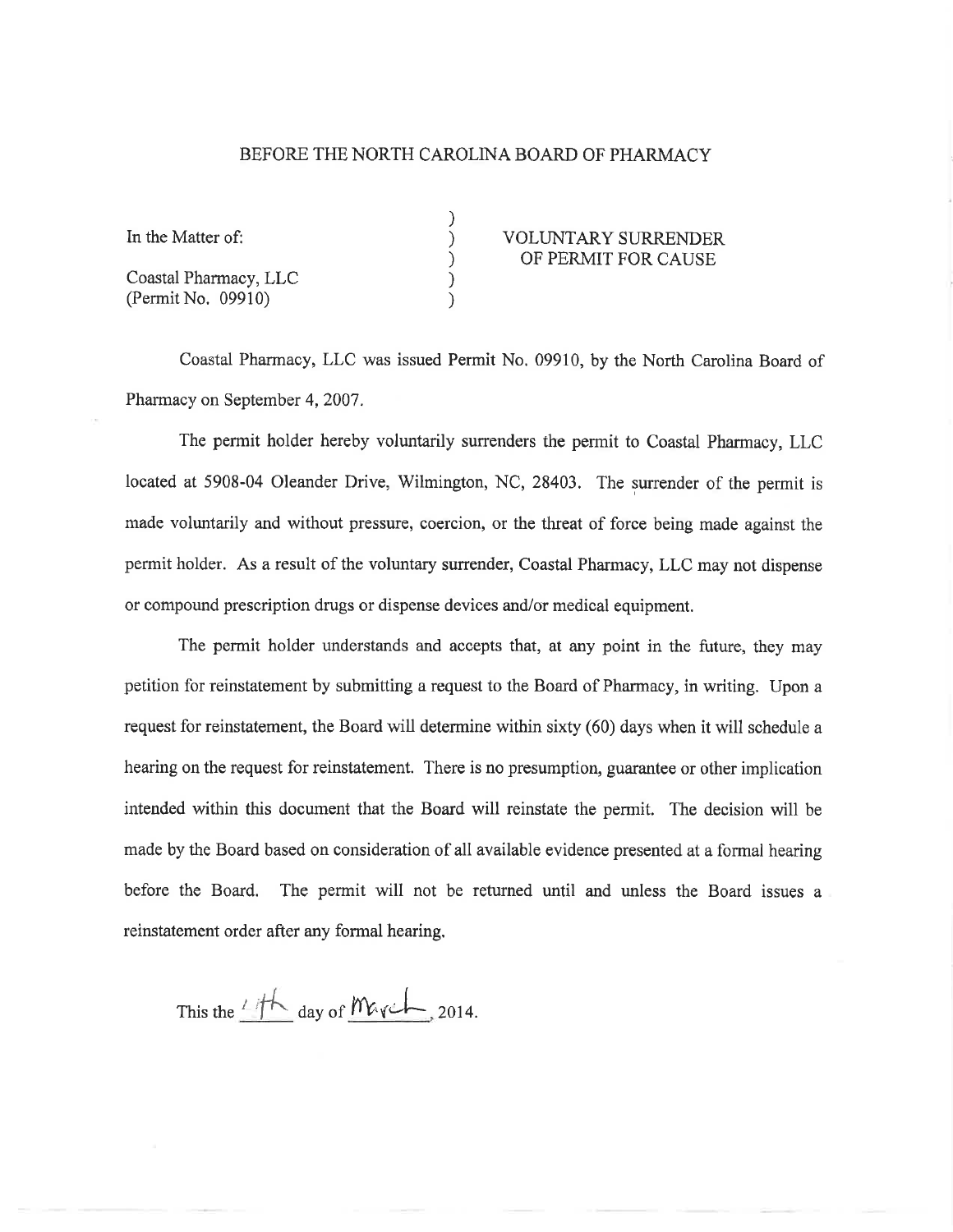Harry Dwight Court #07343<br>Harry Dwight Cowart #07343

 $\bar{\chi}$ 

à.

 $\sim$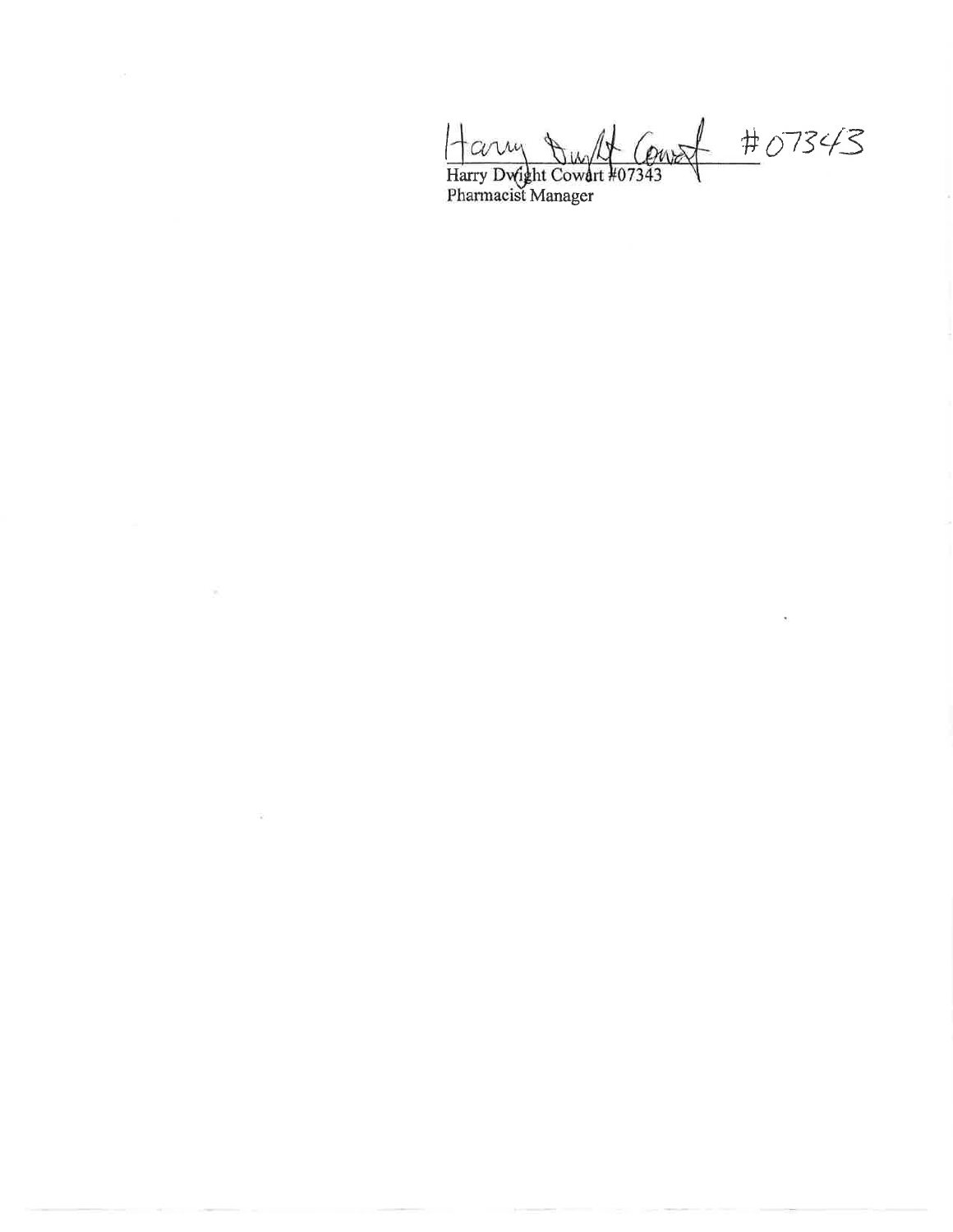Coastal Pharmacy, LLC, permit No. 09910, does not wish to surrender permit.

Harry Dwight Cowart #07343 Pharmacist Manager

Date